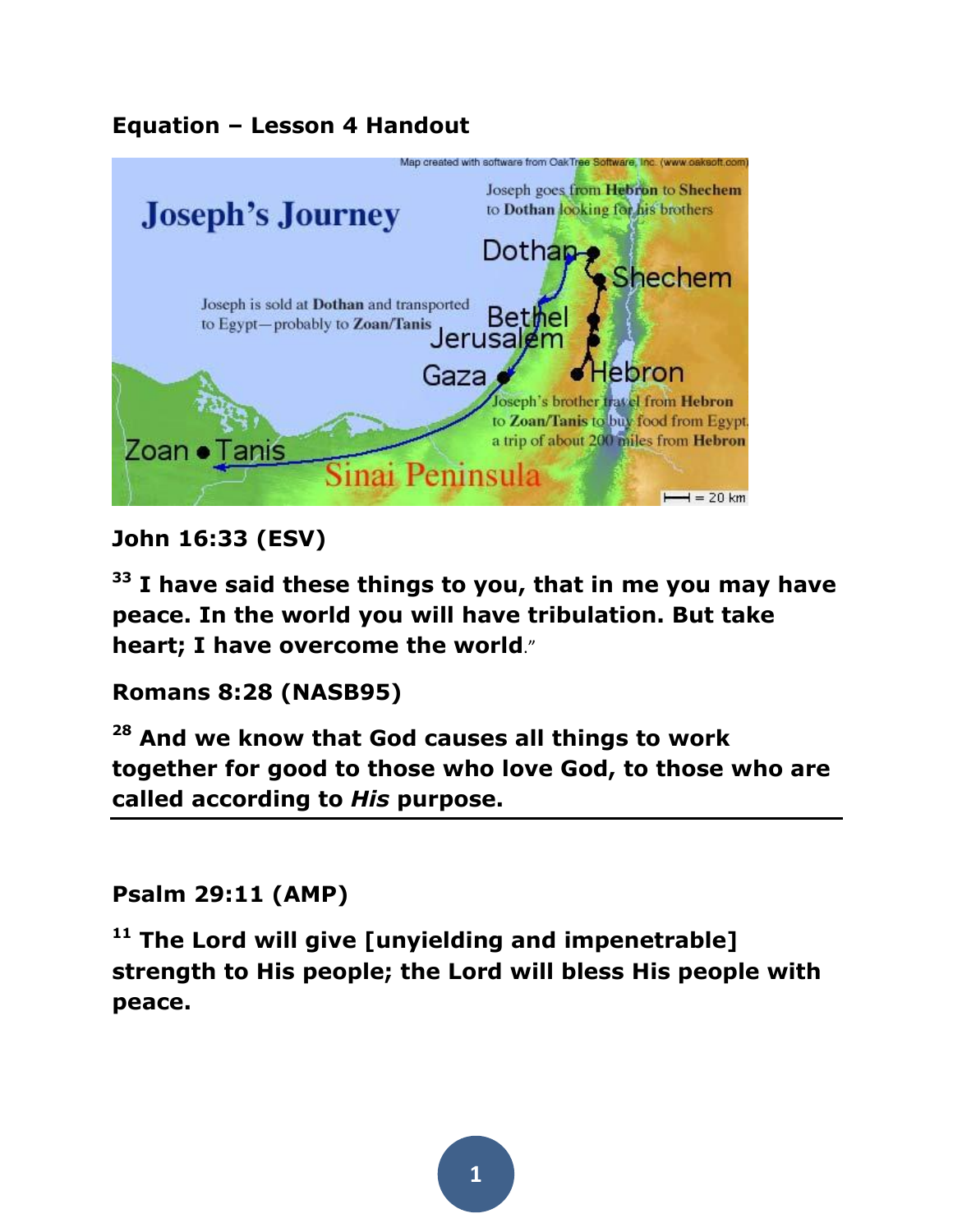

**Genesis 39:1-2 Now Joseph had been taken down to Egypt; and Potiphar, an Egyptian officer of Pharaoh, the captain of the bodyguard, bought him from the Ishmaelites, who had taken him down there. THE LORD WAS WITH JOSEPH, so he became a successful man. And he was in the house of his master, the Egyptian.**

**Isaiah 41:17 "The afflicted and needy are seeking water, but there is none, and their tongue is parched with thirst; I, the Lord, will answer them Myself, as the God of Israel I will not forsake them."**

**Psalm 94:14 "For the Lord will not abandon His people, nor will He forsake His inheritance".**

**1 Samuel 12:22 "For the Lord will not abandon His people on account of His great name, because the Lord has been pleased to make you a people for Himself**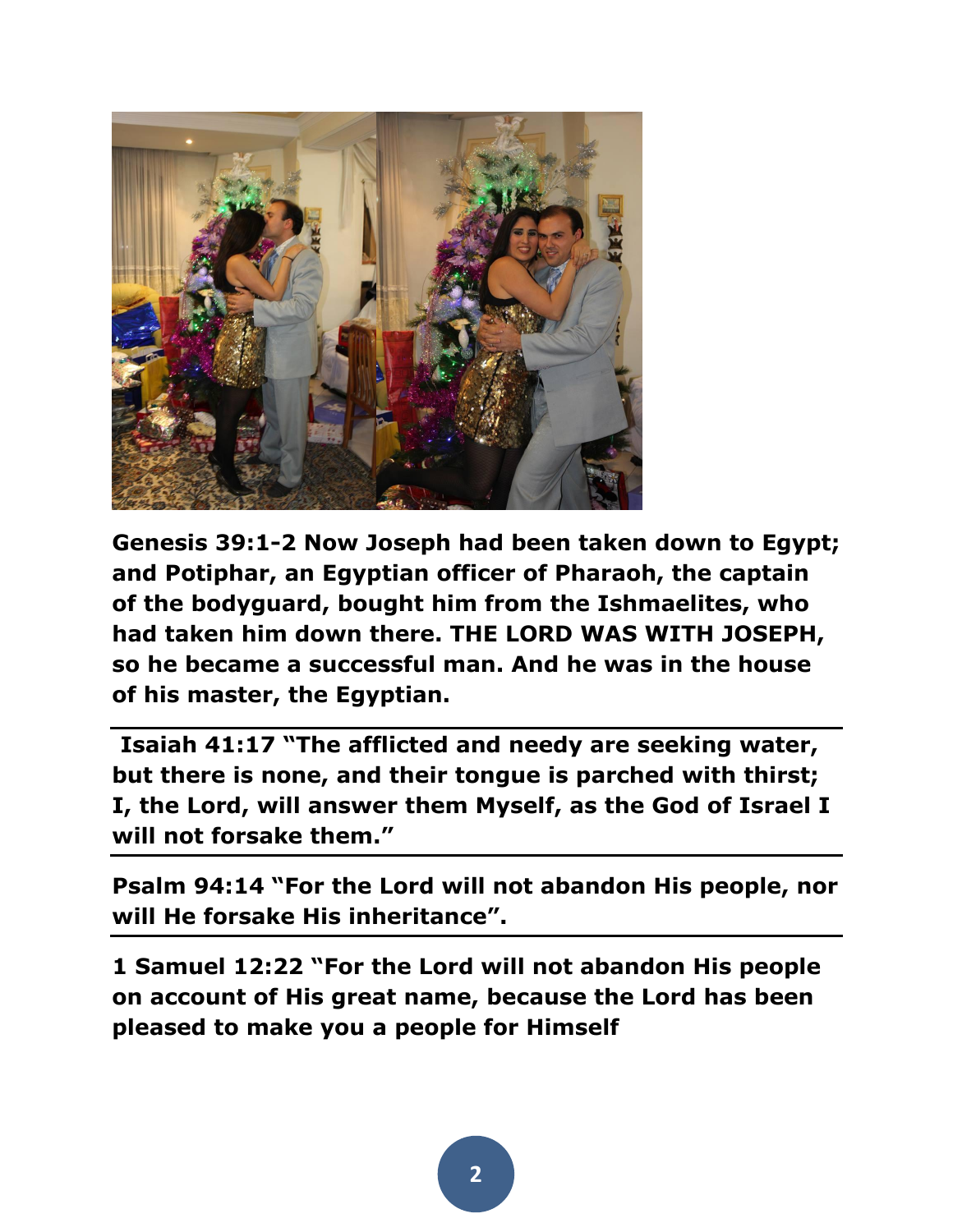# *God always has a purpose for where we are – even if it is not where we want to be.*

*\_\_\_\_\_\_\_\_\_\_\_\_\_\_\_\_\_\_\_\_\_\_\_\_\_\_\_\_\_\_\_\_\_\_\_\_*

**Genesis 39:3-6 Now his master saw that the Lord was with him and how the Lord caused all that he did to prosper in his hand. So Joseph found favor in his sight and became his personal servant; and he made him overseer over his house, and all that he owned he put in his charge. It came about that from the time he made him overseer in his house and over all that he owned, the Lord blessed the Egyptian's house on account of Joseph; thus the Lord's blessing was upon all that he owned, in the house and in the field. So he left everything he owned in Joseph's charge; and with him there he did not concern himself with anything except the food which he ate. Now Joseph was handsome in form and appearance.**

**Christyn Taylor:**

**http://www.caringbridge.org/visit/rebeccataylor1**

**Multiple hospital stays with my daughter were exhausting, but I held faith. Losing Brian's family members one by one until there was only one left, who was then diagnosed with stage 4 brain cancer, was incomprehensible, but I still held faith. Being hospitalized seven and a half weeks with a placental abruption was terrifying but I held faith. I held to the faith that God works for my good, and though I did**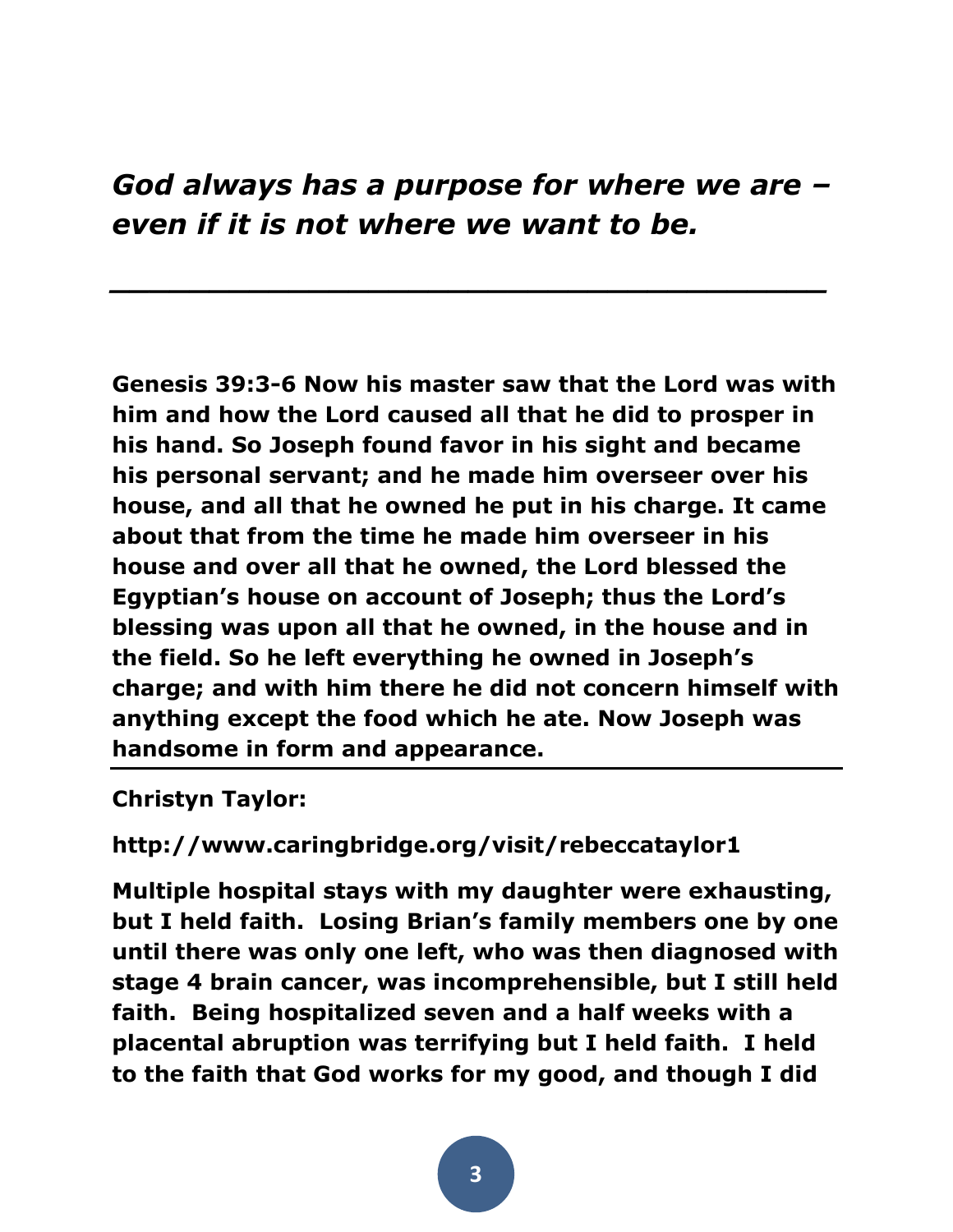**not necessarily understand the trials I trusted God's bigger, unseen plan.**

**God and I had a deal – I would endure the trials that came my way as long as He acknowledged my stopping point. He knew where my line had been drawn, and I knew in my heart He would never cross it.**

**He did. I delivered a stillborn baby girl. With my daughter Rebecca still at home on a feeding tube and her future health completely unknown, it was a foregone conclusion that this baby we so wanted and loved would be saved. She wasn't. My line in the sand was crossed. My one-way deal with God shattered.**

**Everything changed in that moment. Fear set in, and my faith began to crumble. My "safety zone" with God was no longer safe. If this could happen in the midst of our greatest struggles, then anything was fair game. For the first time in my life, anxiety began to overwhelm me.**

**I have spent weeks trying to figure out why a God I so love could let this happen to my family at such a time. The only conclusion I came to was this: I have to give up my line in the sand. I have to offer my entire life, every minute portion of it, to God's control regardless of the outcome.**

**\_\_\_\_\_\_\_\_\_\_\_\_\_\_\_\_\_\_\_\_\_\_\_\_\_\_\_\_\_\_\_\_\_\_\_\_\_\_\_**

**My family is in God's hands. No lines have been drawn, no deals made. I have given our lives to the Lord. Peace has entered where panic once resided and calmness settled where anxiety once ruled.**